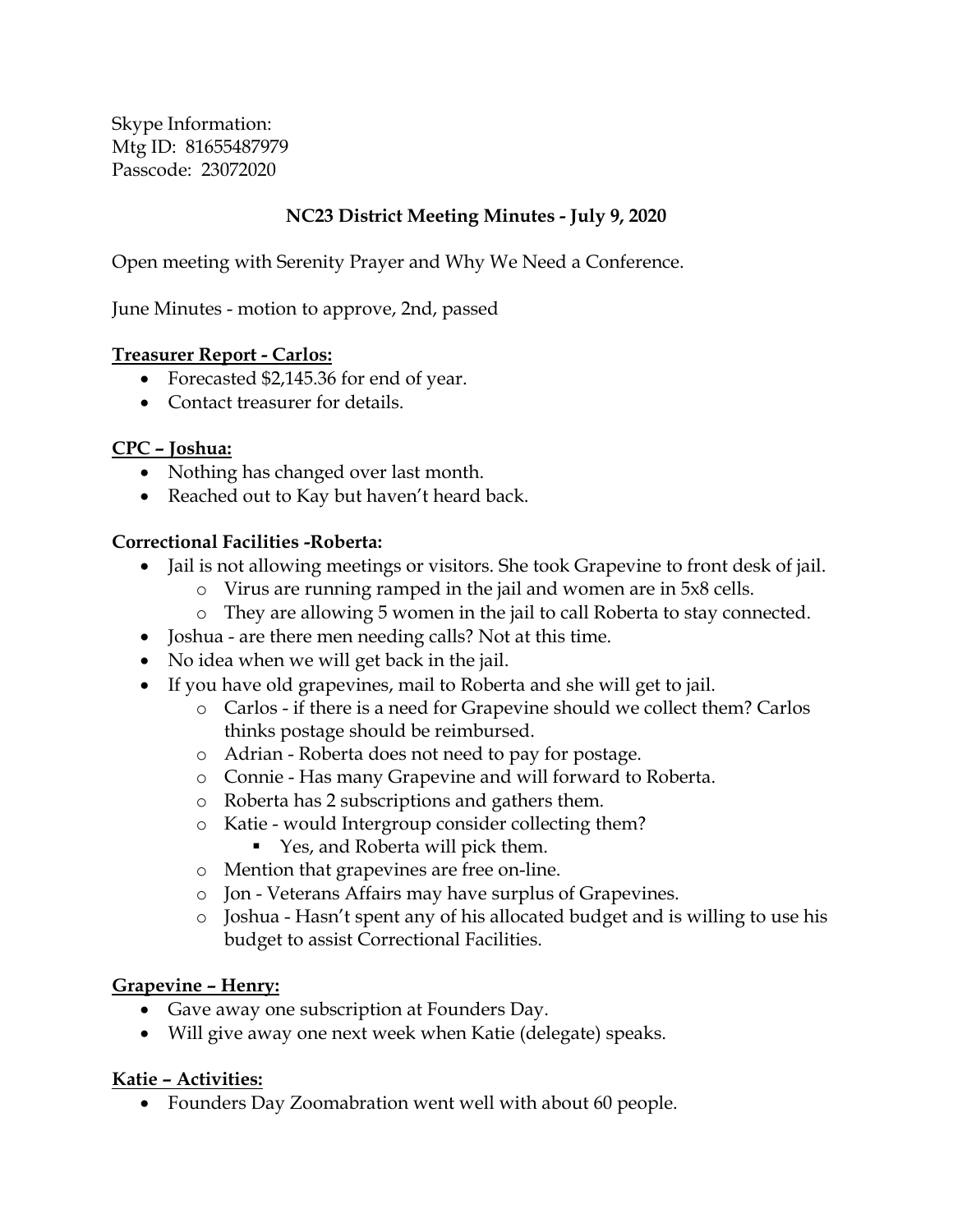- Speakers were sent email cards thanking them.
- NYE plans still considering that there is not an end in site of COVID phase 2. Still planning on 24 Zoomabration for NYE and NY day. Would like home groups to chair an hour.
	- o Roberta are we going straight through the 24 hours? Yes
	- o Roberta had alcathons in NY they shut down from 1AM to 7AM
	- o Katie the goal is to have them around the clock.
	- o Don where do we sign up? Right now it is a proposal. Probably sometime in Oct or Nov sign ups would happen. Waiting for governor.
	- o Trisha spoke at 2 AM post in NYE.
	- o Katie other scenario if capacities open up for larger gathering it is her suggestion to do away with the dinner service and minimize contact due to liability.
- Adrian Desperado and Unity Club meet every hour on Christmas Eve and Christmas.

# **Accessibility – Tyler:**

• No update

### **Treatment facilities:**

• John had to resign

### **Web + Tech – Kyle:**

• Stats are in agenda. It is continually busy.

### **AA 2022 Committee - Karen**

- Sent email recently to visit other Intergroups.
- Talked with someone who was involved in the Charlotte Intergroup and this person is willing to join our group.

### **Intergroup:**

- Jon Intergroup's last meeting was hybrid and theyare planning on having meeting next Wednesday.
- Meeting regarding assets management. Jon will forward files onto some people in AA 2022 and Intergroup.

### **LCM - Mitch:**

• No report

### **LCM – Connie:**

• Summit Club board meeting is the 17th or 18th. They will make a decision as to when they will open.